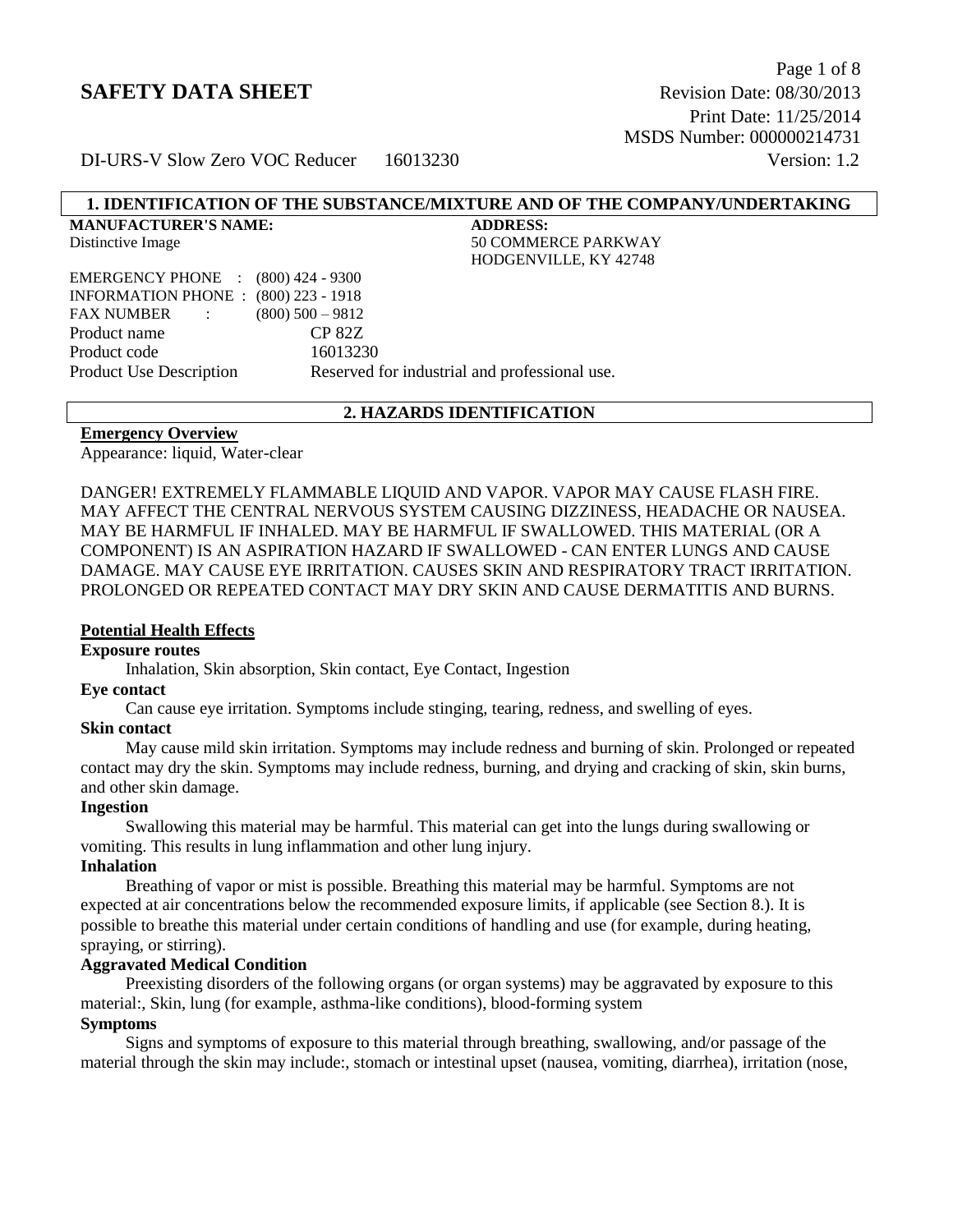throat, airways), central nervous system depression (dizziness, drowsiness, weakness, fatigue, nausea, headache, unconsciousness) and other central nervous system effects, coma

# **Target Organs**

 This material (or a component) shortens the time of onset or worsens the liver and kidney damage induced by other chemicals. Overexposure to this material (or its components) has been suggested as a cause of the following effects in laboratory animals:, blood abnormalities, kidney damage, liver damage

### **Carcinogenicity**

This material is not listed as a carcinogen by the International Agency for Research on Cancer (IARC), the National Toxicology Program (NTP), or the Occupational Safety and Health Administration (OSHA).

# **Reproductive hazard**

 This material (or a component) has been shown to cause harm to the fetus in laboratory animal studies. Harm to the fetus occurs only at exposure levels that harm the pregnant animal. The relevance of these findings to humans is uncertain.

| 3. COMPOSITION/INFORMATION ON INGREDIENTS |                            |                      |  |
|-------------------------------------------|----------------------------|----------------------|--|
| <b>Hazardous Components</b>               | CAS-No. / trade secret no. | <b>Concentration</b> |  |
| Acetone                                   | $67-64-1$                  | 70 - 80%             |  |
| p-Trifluoromethylphenyl chloride          | 98-56-6                    | 20 - 30%             |  |

# **4. FIRST AID MEASURES**

# **Eyes**

If symptoms develop, immediately move individual away from exposure and into fresh air.

Flush eyes gently with water for at least 15 minutes while holding eyelids apart; seek immediate medical attention. **Skin**

 Remove contaminated clothing. Wash exposed area with soap and water. If symptoms persist, seek medical attention. Launder clothing before reuse.

# **Ingestion**

 Seek medical attention. If individual is drowsy or unconscious, do not give anything by mouth; place individual on the left side with the head down. Contact a physician, medical facility, or poison control center for advice about whether to induce vomiting. If possible, do not leave individual unattended. **Inhalation**

 If symptoms develop, move individual away from exposure and into fresh air. If symptoms persist, seek medical attention. If breathing is difficult, administer oxygen. Keep person warm and quiet; seek immediate medical attention.

# **Notes to physician**

**Hazards:** This material (or a component) has produced hyperglycemia and ketosis following substantial ingestion. This material is an aspiration hazard. Potential danger from aspiration must be weighed against possible oral toxicity (See Section 2 - Swallowing) when deciding whether to induce vomiting.

**Treatment:** No information available.

# **5. FIREFIGHTING MEASURES**

#### **Suitable extinguishing media**

Dry chemical, Carbon dioxide (CO2), Water spray

#### **Hazardous combustion products**

carbon dioxide and carbon monoxide, chlorine compounds, fluoride compounds, Hydrocarbons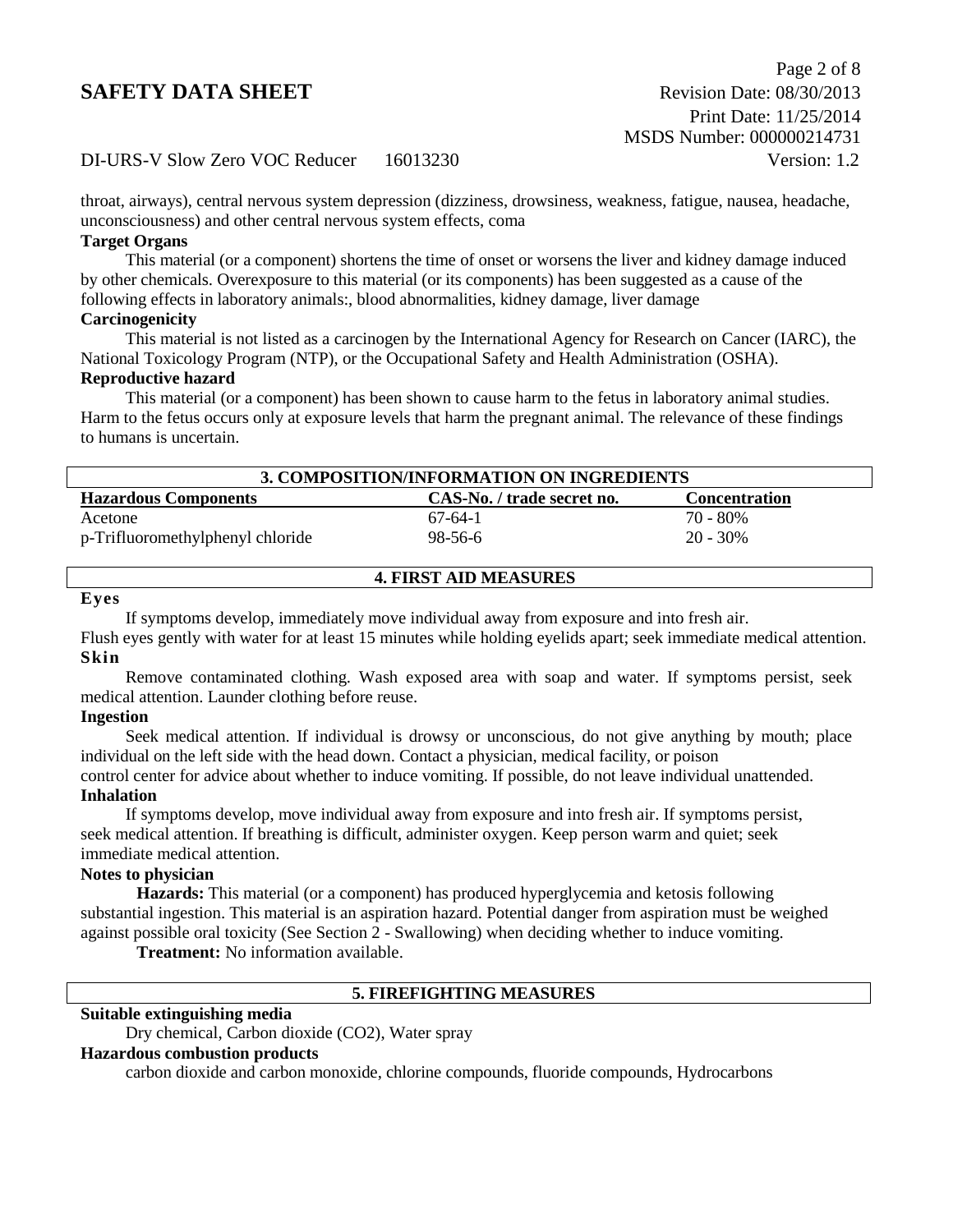### **Precautions for fire-fighting**

 Material is volatile and readily gives off vapors which may travel along the ground or be moved by ventilation and ignited by pilot lights, flames, sparks, heaters, smoking, electric motors, static discharge or other ignition sources at locations near the material handling point. Never use welding or cutting torch on or near drum (even empty) because product (even just residue) can ignite explosively. Wear full firefighting turn-out gear (full Bunker gear), and respiratory protection (SCBA). Water may be ineffective for extinguishment unless used under favorable conditions by experienced fire fighters. Use water spray to cool fire exposed containers and structures until fire is out if it can be done with minimal risk. Avoid spreading burning material with water used for cooling purposes.

#### **NFPA Flammable and Combustible Liquids Classification**

Flammable Liquid Class IB

# **6. ACCIDENTAL RELEASE MEASURES**

#### **Personal precautions**

 For personal protection see section 8. Persons not wearing protective equipment should be excluded from area of spill until clean-up has been completed. Ensure adequate ventilation. Eliminate all ignition sources (flares, flames including pilot lights, electrical sparks). Pay attention to the spreading of gases especially at ground level (heavier than air) and to the direction of the wind.

#### **Environmental precautions**

 Prevent spreading over a wide area (e.g. by containment or oil barriers). Do not let product enter drains. Do not flush into surface water or sanitary sewer system. Local authorities should be advised if significant spillages cannot be contained.

# **Methods for cleaning up**

 Contain spillage, and then collect with non-combustible absorbent material, (e.g. sand, earth, diatomaceous earth, vermiculite) and place in container for disposal according to local / national regulations (see section 13).

# **Other information**

 Comply with all applicable federal, state, and local regulations. Suppress (knock down) gases/vapors/mists with a water spray jet.

# **7. HANDLING AND STORAGE**

#### **Handling**

 Containers of this material may be hazardous when emptied. Since emptied containers retain product residues (vapor, liquid, and/or solid), all hazard precautions given in the data sheet must be observed. Static ignition hazard can result from handling and use. Electrically bond and ground all containers, personnel and equipment before transfer or use of material. Special precautions may be necessary to dissipate static electricity for non-conductive containers. Use proper bonding and

grounding during product transfer as described in National Fire Protection Association document NFPA 77. **Storage**

Store in a cool, dry, ventilated area, away from incompatible substances.

# **8. EXPOSURE CONTROLS/PERSONAL PROTECTION**

| <b>Exposure Guidelines</b> |                               |           |  |
|----------------------------|-------------------------------|-----------|--|
| Acetone                    | $67-64-1$                     |           |  |
| <b>ACGIH</b>               | 8-hour, time-weighted average | $500$ ppm |  |
| <b>ACGIH</b>               | Short-term exposure limit     | $750$ ppm |  |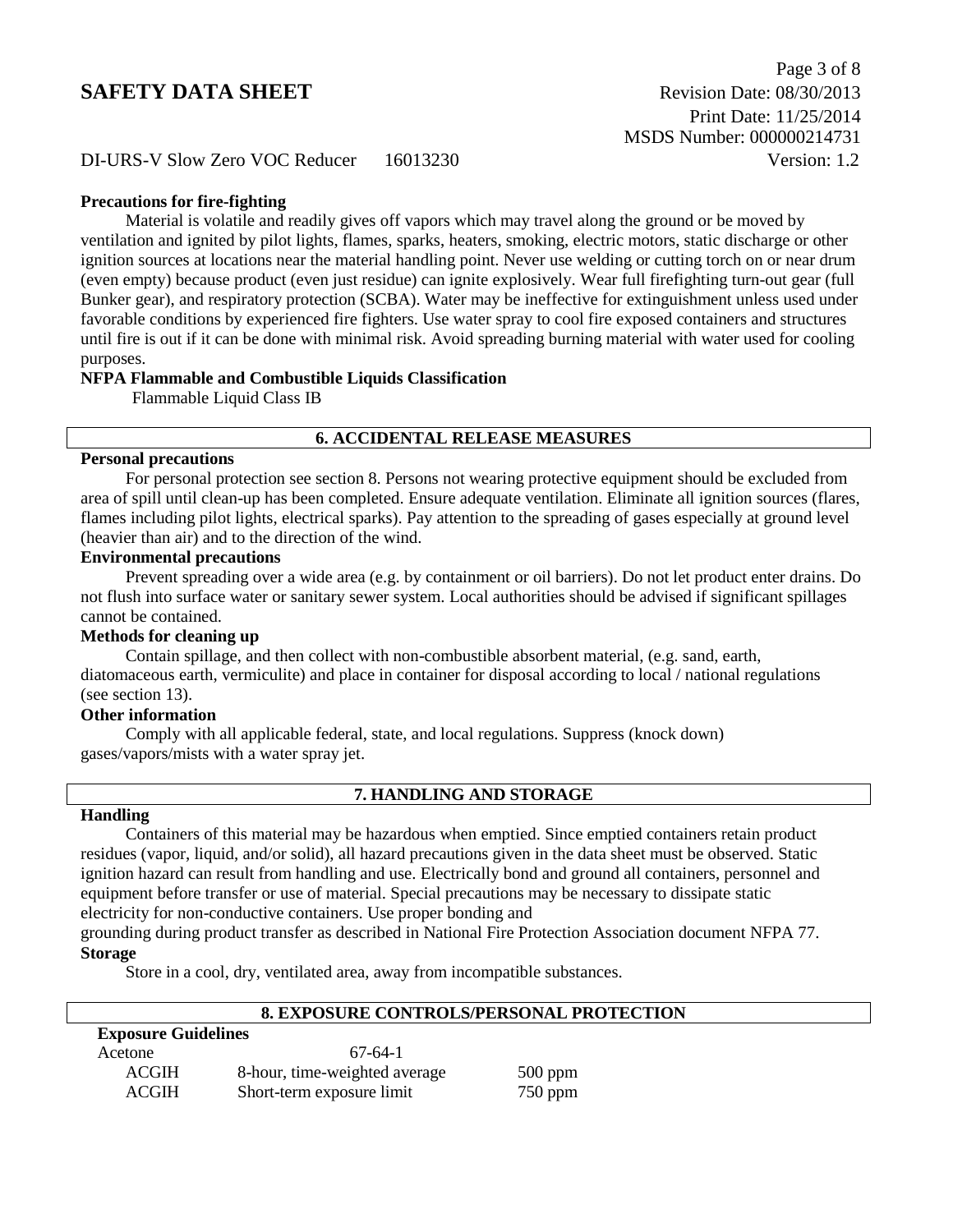| <b>NIOSH</b> | Time-weighted average        | 250 ppm concentration for up to a 10-hour work                                                                       |
|--------------|------------------------------|----------------------------------------------------------------------------------------------------------------------|
| <b>NIOSH</b> | Time-weighted average        | day during a 40-hour work week<br>590 mg/m3 concentration for up to a 10-hour<br>Work day during a 40-hour work week |
| <b>OSHA</b>  | 8-hour time weighted average | $1,000$ ppm                                                                                                          |
| <b>OSHA</b>  | 8-hour time weighted average | $2,400 \text{ mg/m}$                                                                                                 |
| <b>OSHA</b>  | 8-hour time weighted average | $750$ ppm                                                                                                            |
| <b>OSHA</b>  | 8-hour time weighted average | $1,800 \text{ mg/m}$ 3                                                                                               |
| <b>OSHA</b>  | Short-term exposure limit    | $1,000$ ppm                                                                                                          |
| <b>OSHA</b>  | Short-term exposure limit    | $2,400$ mg/m $3$                                                                                                     |
|              |                              |                                                                                                                      |

# **General advice**

#### **Exposure controls**

Provide sufficient mechanical (general and/or local exhaust) ventilation to maintain exposure below exposure guidelines (if applicable) or below levels that cause known, suspected or apparent adverse effects.

# **Eye protection**

Wear chemical splash goggles when there is the potential for exposure of the eyes to liquid, vapor or mist.

#### **Skin and body protection**

 Wear normal work clothing including long pants, long-sleeved shirts and foot covering to prevent direct contact of the product with the skin. Launder clothing before reuse. If skin irritation develops, contact your facility health and safety professional or your local safety equipment supplier to determine the proper personal protective equipment for your use.

Wear resistant gloves (consult your safety equipment supplier).

#### **Respiratory protection**

A NIOSH-approved air-purifying respirator with an appropriate cartridge and/or filter may be permissible under certain circumstances where airborne concentrations are expected to exceed exposure limits (if applicable) or if overexposure has otherwise been determined. Protection provided by air-purifying respirators is limited. Use a positive pressure, air-supplied respirator if there is any potential for uncontrolled release, exposure levels are not known or any other circumstances where an air-purifying respirator may not provide adequate protection.

| 9. PHYSICAL AND CHEMICAL PROPERTIES         |                                                      |  |  |
|---------------------------------------------|------------------------------------------------------|--|--|
| Physical state                              | liquid                                               |  |  |
| Form                                        | liquid                                               |  |  |
| Color                                       | Water-clear                                          |  |  |
| Boiling point/boiling range                 | 132.89 °F / 56.05 °C @ 1,013.25 hPa Calculated Phase |  |  |
| <b>Transition Liquid/Gas</b>                |                                                      |  |  |
| Flash point                                 | $(>=)$ -4 °F / -20 °C                                |  |  |
| Lower explosion limit/Upper explosion limit | 0.9 %(V) / 12.8 %(V) Calculated Explosive Limit      |  |  |
| Vapor pressure                              | 231.000 mmHg @ 77 °F / 25 °C                         |  |  |
|                                             | <b>Calculated Vapor Pressure</b>                     |  |  |
| Density                                     | $0.901$ g/cm3                                        |  |  |
|                                             | 7.5 lb/gal @ 68 $\degree$ F /<br>$-20 °CC$           |  |  |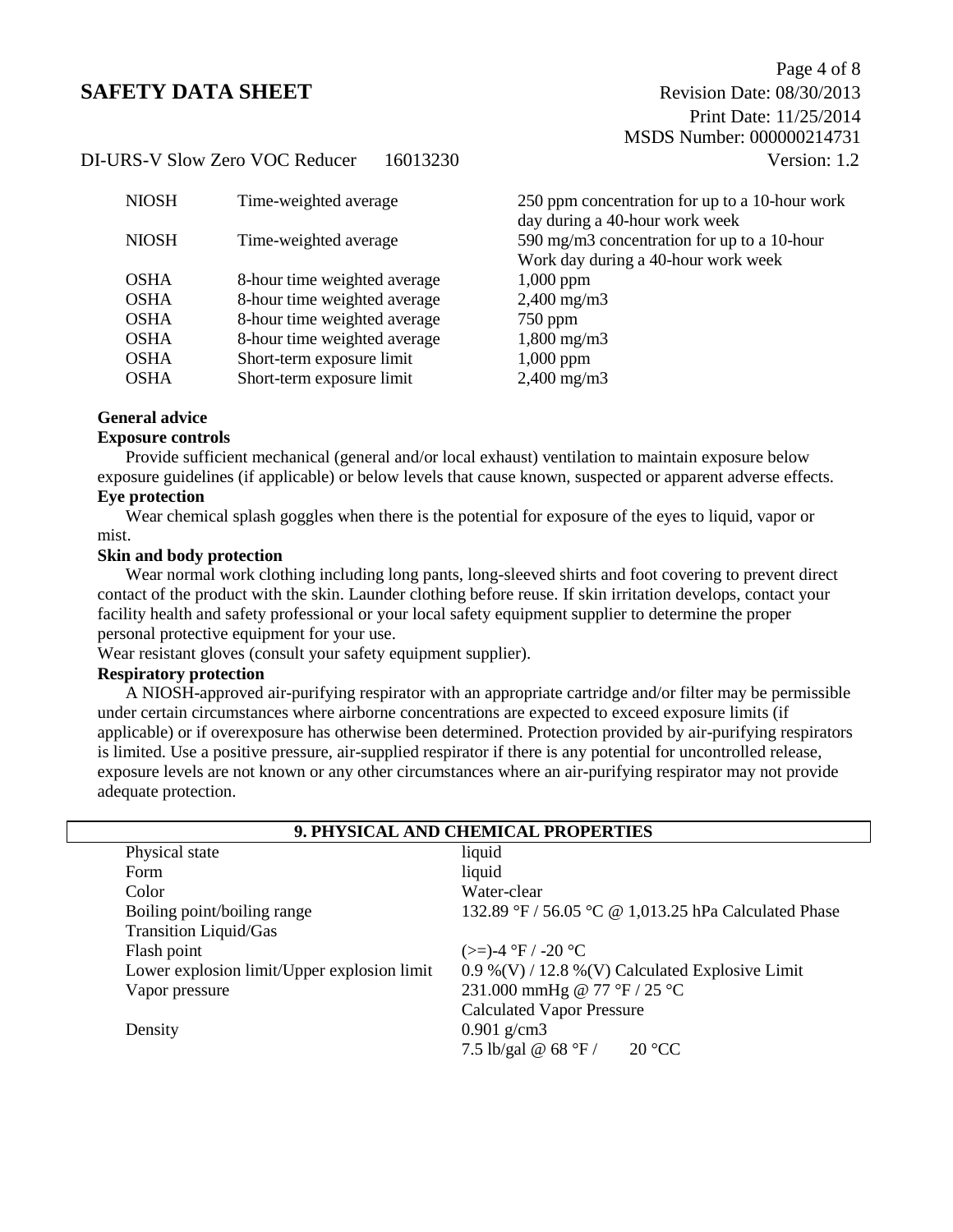# **10. STABILITY AND REACTIVITY**

#### **Stability**

Stable.

# **Conditions to avoid**

Heat, flames and sparks. temperature extremes

#### **Incompatible products**

Acids, alkalis, Amines, Ammonia, halogens, peroxides, Reducing agents, strong bases, Strong oxidizing agents

## **Hazardous decomposition products**

carbon dioxide and carbon monoxide, chlorine compounds, fluoride compounds, Hydrocarbons

## **Hazardous reactions**

Product will not undergo hazardous polymerization.

| <b>11. TOXICOLOGICAL INFORMATION</b>            |                                                     |  |  |
|-------------------------------------------------|-----------------------------------------------------|--|--|
| <b>Acute oral toxicity</b>                      |                                                     |  |  |
| Acute oral toxicity -                           | : no data available                                 |  |  |
| Product                                         |                                                     |  |  |
| <b>Acute oral toxicity - Components</b>         |                                                     |  |  |
| Acetone                                         | : LD50: 5,800 mg/kg Species: rat Symptoms: tremors  |  |  |
| p-Trifluoromethylphenyl chloride                | : LD50: 13,000 mg/kg Species: rat                   |  |  |
| <b>Acute inhalation toxicity</b>                |                                                     |  |  |
| Acute inhalation toxicity -                     | : no data available Product                         |  |  |
| <b>Acute inhalation toxicity - Components</b>   |                                                     |  |  |
| Acetone                                         | : LC50: 16,000 mg/l Exposure time: 4 h Species: rat |  |  |
| p-Trifluoromethylphenyl chloride                | : LC50: 33 mg/l Exposure time: 4 h Species: rat     |  |  |
| <b>Acute dermal toxicity</b>                    |                                                     |  |  |
| Acute dermal toxicity -                         | : no data available                                 |  |  |
| <b>Product</b>                                  |                                                     |  |  |
| <b>Acute dermal toxicity - Components</b>       |                                                     |  |  |
| Acetone                                         | : LD50: 7,426 mg/kg Species: guinea pig             |  |  |
| Acute toxicity (other routes of administration) |                                                     |  |  |
| Acute toxicity (other routes of administration) | : no data available                                 |  |  |

# **12. ECOLOGICAL INFORMATION**

| <b>Biodegradability</b>              |                                  |
|--------------------------------------|----------------------------------|
| Biodegradability - Product           | : no data available              |
| <b>Biodegradability - Components</b> |                                  |
| Acetone                              | : Remarks: Readily biodegradable |
| p-Trifluoromethylphenylchloride      | : anaerobic 64 %                 |
| <b>Bioaccumulation</b>               |                                  |
| Bioaccumulation - Product            | : no data available              |
| <b>Ecotoxicity effects</b>           |                                  |
| <b>Toxicity to fish</b>              |                                  |
| Toxicity to fish - Product           | : no data available              |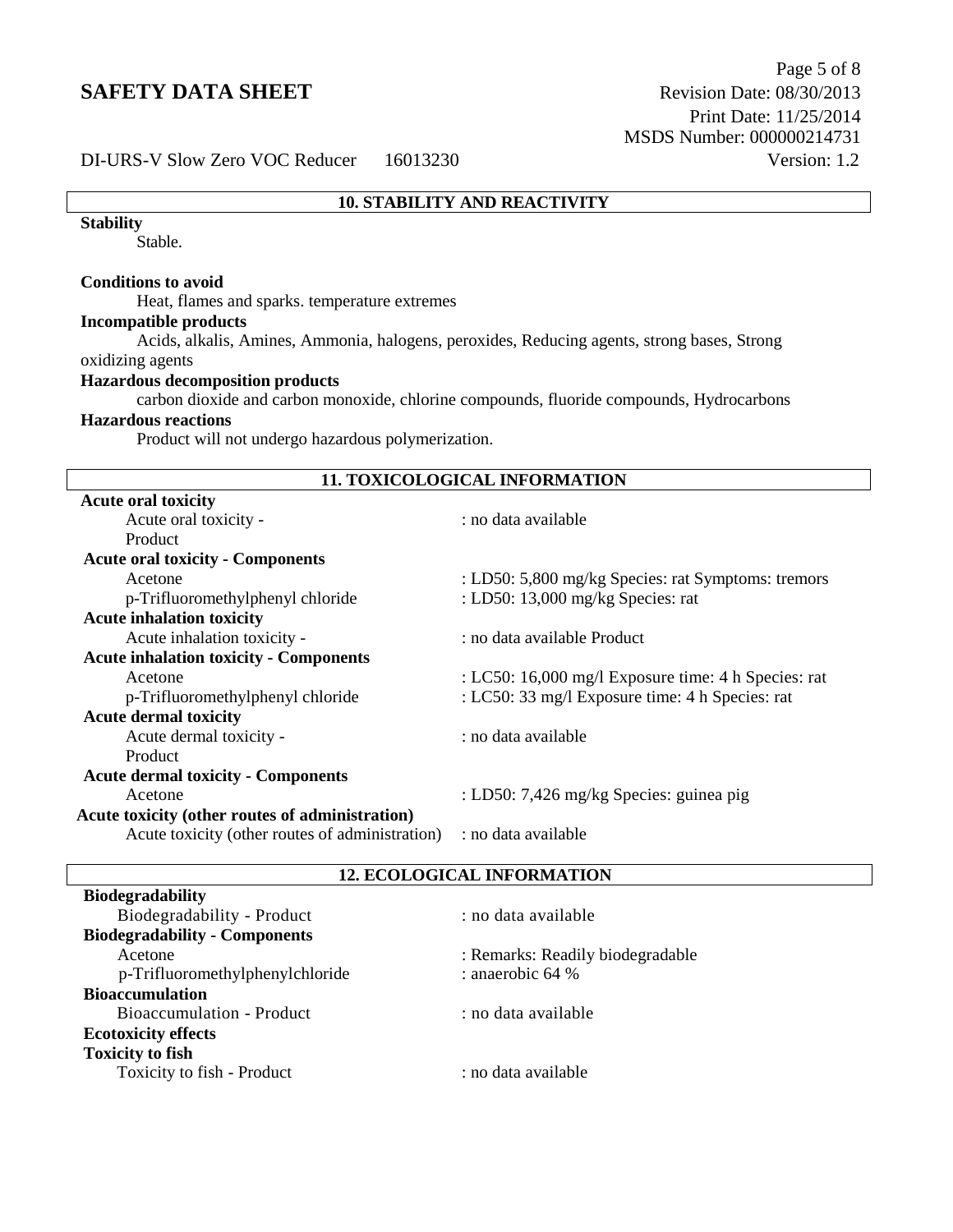# **SAFETY DATA SHEET**

| DI-URS-V Slow Zero VOC Reducer<br>16013230                       | Version: 1.2                                                     |
|------------------------------------------------------------------|------------------------------------------------------------------|
| <b>Toxicity to fish - Components</b>                             |                                                                  |
| Acetone                                                          | : LC50: 6,100 mg/l<br>Exposure time: 48 h                        |
| p-Trifluoromethylphenyl chloride                                 | Species: Oncorhynchus mykiss (rainbow trout)<br>: LC50: 5.6 mg/l |
|                                                                  | Exposure time: 96 h                                              |
| Toxicity to daphnia and other aquatic invertebrates              |                                                                  |
| Toxicity to daphnia and other aquatic invertebrates –<br>Product | : no data available                                              |
| Toxicity to daphnia and other aquatic invertebrates -            |                                                                  |
| <b>Components</b>                                                |                                                                  |
| Acetone                                                          | : EC50: 7,630 mg/l                                               |
|                                                                  | Exposure time: 48 h                                              |
|                                                                  | Species: Daphnia magna (Water flea)                              |
|                                                                  | Test substance: Acetone                                          |
| p-Trifluoromethylphenyl chloride                                 | :Remarks: no data available                                      |
| <b>Toxicity to algae</b>                                         |                                                                  |
| Toxicity to algae -                                              |                                                                  |
| Product                                                          | : no data available                                              |
| <b>Toxicity to algae - Components</b>                            |                                                                  |
| Acetone                                                          | : Remarks: no data available                                     |
| p-Trifluoromethylphenyl chloride                                 | : Remarks: no data available                                     |
| <b>Toxicity to bacteria</b>                                      |                                                                  |
| Toxicity to bacteria -                                           |                                                                  |
| Product                                                          | : no data available                                              |
|                                                                  |                                                                  |

# **13. DISPOSAL CONSIDERATIONS**

# **Waste disposal methods**

Dispose of in accordance with all applicable local, state and federal regulations.

| <b>14. TRANSPORT INFORMATION</b> |                                    |              |                   |                |                  |
|----------------------------------|------------------------------------|--------------|-------------------|----------------|------------------|
| <b>REGULATION</b>                |                                    |              |                   |                |                  |
| ID                               | PROPER SHIPPING NAME               | *HAZARD      | <b>SUBSIDIARY</b> | <b>PACKING</b> | <b>MARINE</b>    |
| <b>NUMBER</b>                    |                                    | <b>CLASS</b> | <b>HAZARDS</b>    | <b>GROUP</b>   | <b>POLLUTANT</b> |
|                                  |                                    |              |                   |                | /LTD. QTY.       |
| <b>U.S. DOT - ROAD</b>           |                                    |              |                   |                |                  |
| <b>IIN</b>                       | <b>1263 PAINT RELATED MATERIAL</b> | 3            |                   | $\mathbf{I}$   |                  |
| <b>U.S. DOT - RAIL</b>           |                                    |              |                   |                |                  |
| <b>UN</b>                        | 1263 PAINT RELATED MATERIAL        | 3            |                   | $\mathbf{I}$   |                  |
|                                  | <b>U.S. DOT - INLAND WATERWAYS</b> |              |                   |                |                  |
| <b>UN</b>                        | 1263 PAINT RELATED MATERIAL        | 3            |                   | П              |                  |
|                                  | <b>TRANSPORT CANADA - ROAD</b>     |              |                   |                |                  |
| <b>UN</b>                        | 1263 PAINT RELATED MATERIAL        | 3            |                   | $\mathbf{I}$   |                  |
|                                  | <b>TRANSPORT CANADA - RAIL</b>     |              |                   |                |                  |
| <b>UN</b>                        | 1263 PAINT RELATED MATERIAL        | 3            |                   | П              |                  |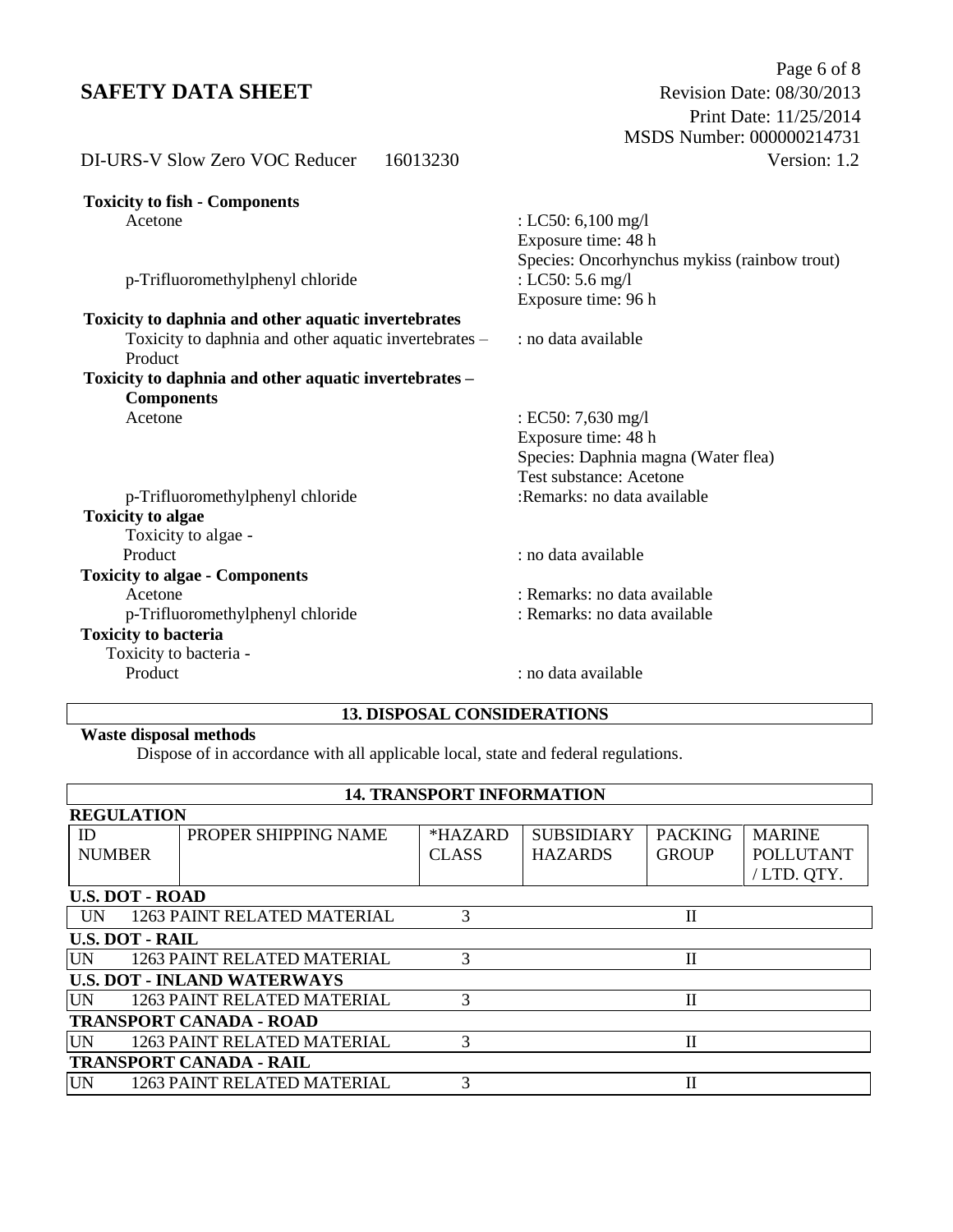# **TRANSPORT CANADA - INLAND WATERWAYS**

| <b>UN</b> | <b>1263 PAINT RELATED MATERIAL</b>                                      |  |  |
|-----------|-------------------------------------------------------------------------|--|--|
|           | <b>INTERNATIONAL MARITIME DANGEROUS GOODS</b>                           |  |  |
| <b>UN</b> | <b>1263 PAINT RELATED MATERIAL</b>                                      |  |  |
|           | INTERNATIONAL AIR TRANSPORT ASSOCIATION - CARGO                         |  |  |
| UN        | <b>1263 PAINT RELATED MATERIAL</b>                                      |  |  |
|           | <b>INTERNATIONAL AIR TRANSPORT ASSOCIATION - PASSENGER</b>              |  |  |
| UN        | 1263 PAINT RELATED MATERIAL                                             |  |  |
|           | <b>MEXICAN REGULATION FOR THE LAND TRANSPORT OF HAZARDOUS MATERIALS</b> |  |  |
|           | <b>AND WASTES</b>                                                       |  |  |
| UN        | 1263 PRODUCTOS PARA PINTURA                                             |  |  |
|           | *ORM = ORM-D, CBL = COMBUSTIBLE LIQUID                                  |  |  |

#### **15. REGULATORY INFORMATION**

# **California Prop. 65**

WARNING! This product contains a chemical known to the State of California to cause cancer. Benzene

WARNING! This product contains a chemical known to the State of California to cause birth defects or other reproductive harm.

#### Benzene

# **SARA Hazard Classification**

# **SARA 311/312 Classification**

Fire Hazard

# Acute Health Hazard

# **SARA 313 Component(s)**

SARA 313: This material does not contain any chemical components with known CAS numbers that exceed the threshold (De Minimis) reporting levels established by SARA Title III, Section 313. **New Jersey RTK Label Information**

| <b>THEW JELSEY IN LK LADEL HILDI HIAGOII</b>                     |                      |
|------------------------------------------------------------------|----------------------|
| p-Trifluoromethylphenyl chloride                                 | 98-56-6              |
| Acetone                                                          | $67-64-1$            |
| Benzene                                                          | $71-43-2$            |
| Pennsylvania RTK Label Information                               |                      |
| Acetone                                                          | $67-64-1$            |
| p-Trifluoromethylphenyl chloride                                 | 98-56-6              |
| Benzene                                                          | $71-43-2$            |
| <b>Notification status</b>                                       |                      |
| US. Toxic Substances Control Act                                 | y (positive listing) |
| Canada. Canadian Environmental Protection Act (CEPA).            |                      |
| Domestic Substances List (DSL). (Can. Gaz. Part II, Vol. 133)    | y (positive listing) |
| Australia. Industrial Chemical (Notification and Assessment) Act | y (positive listing) |
| New Zealand. Inventory of Chemicals (NZIoC),                     |                      |
| as published by ERMA New Zealand                                 | y (positive listing) |
| Japan. Kashin-Hou Law List                                       | y (positive listing) |
| Korea. Toxic Chemical Control Law (TCCL) List                    | y (positive listing) |
| Philippines. The Toxic Substances and Hazardous and              |                      |
| Nuclear Waste Control Act                                        | y (positive listing) |
| China. Inventory of Existing Chemical Substances                 | y (positive listing) |